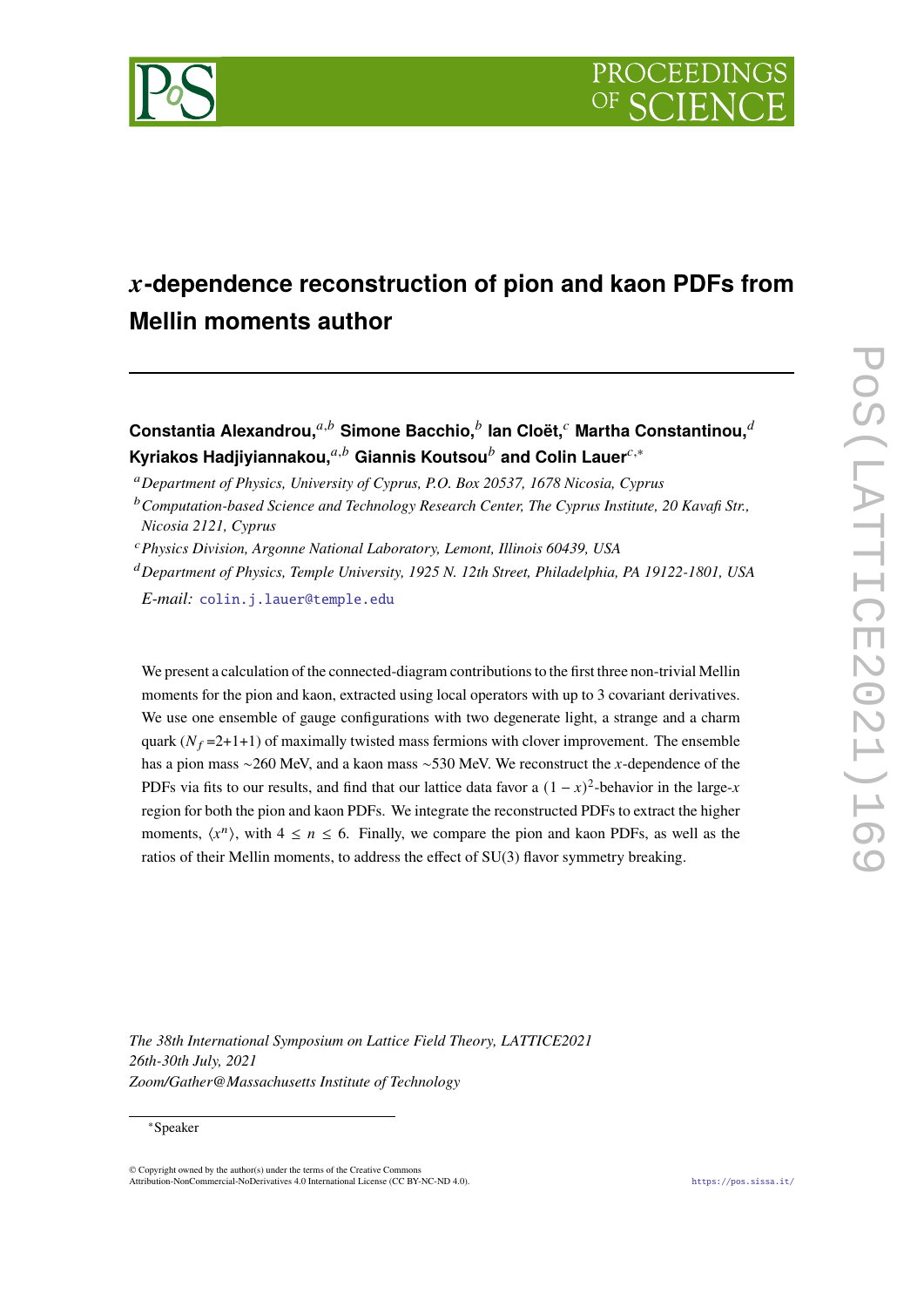## **1. Introduction**

Pion, kaons, and their structures are interesting topics of study in particle physics. Since pions and kaons are both pseudoscalar particles and have similar valence quark structures—the kaon has one light and one strange valence quark instead of two light quarks—comparing their structures can give insights into relations between strong interactions and quark mass effects [\[1\]](#page-8-0), as well as SU(3) flavor symmetry breaking effects which are caused by the heavier strange quark compared to light quarks [\[2\]](#page-8-1). There is some existing experimental data from pion induced Drell-Yan [\[3\]](#page-9-0), but kaon data is more limited and cannot make definite conclusions about SU(3) symmetry breaking effects. The x-dependence of PDFs has been calculated using Lattice Quantum Chromodynamics (LQCD) (see, e.g. the reviews of Refs. [\[4–](#page-9-1)[6\]](#page-9-2)), but pions and kaons have not been as studied extensively as the nucleons.

In these proceedings, we use Mellin moments of PDFs to reconstruct the full x-dependence of the pion and kaon PDFs. Reconstructing PDFs from their Mellin moments calculated on the lattice has often been argued to be challenging and even unfeasible. Higher moments include higher uncertainties due to derivatives in the local operators, which introduce more gauge noise, as well as increased noise due to the need for nonzero momentum frames. Additionally, mixing among lower dimensional operators under renormalization is unavoidable when calculating moments higher than  $\langle x^3 \rangle$ . The combination of these challenges has caused early attempts at reconstructing PDFs [\[7,](#page-9-3) [8\]](#page-9-4) to be unable to conclusively determine its feasibility.

Even though these challenges exist, there have been advancements made to computers, algorithms, and computational methods so that Mellin moments of PDFs can be calculated more precisely. In Refs. [\[9,](#page-9-5) [10\]](#page-9-6), we calculated the first three nontrivial Mellin moments of the pion and kaon PDFs with the excited state effects reliably removed and without mixing with lower dimensional operators. These improvements motivate us to attempt to reconstruct the *-dependence of the* PDFs with three goals: **a.** test the feasibility and limitations reconstructing the PDFs, **b.** observe the behavior of the reconstructed PDFs at large- $x$ , and  $c$ . use the reconstructed PDFs to calculate the higher moments with  $n > 3$ .

## **2. Theoretical and Lattice Setup**

For our calculations we use a gauge ensemble produced by the Extended Twisted Mass Col-laboration (ETMC) [\[11\]](#page-9-7). The ensemble, labeled cA211.30.32, uses  $N_f = 2 + 1 + 1$  twisted clover fermions with clover improvement and the Iwasaki improved gluon action. Table [1](#page-1-0) contains the key ensemble parameters. The statistics used in the Mellin moment calculations are given in Table [2.](#page-2-0)

<span id="page-1-0"></span>

| <b>Parameters</b>           |  |  |                                     |            |                                             |  |
|-----------------------------|--|--|-------------------------------------|------------|---------------------------------------------|--|
| Ensemble                    |  |  | <i>a</i> [fm] volume $L^3 \times T$ | $N_f$      | $m_{\pi}$ [MeV] $\mid Lm_{\pi} \mid L$ [fm] |  |
| cA211.30.32   1.726   0.093 |  |  | $32^3 \times 64$                    | u, d, s, c | 260                                         |  |

**Table 1:** Parameters of the ensemble used in this study.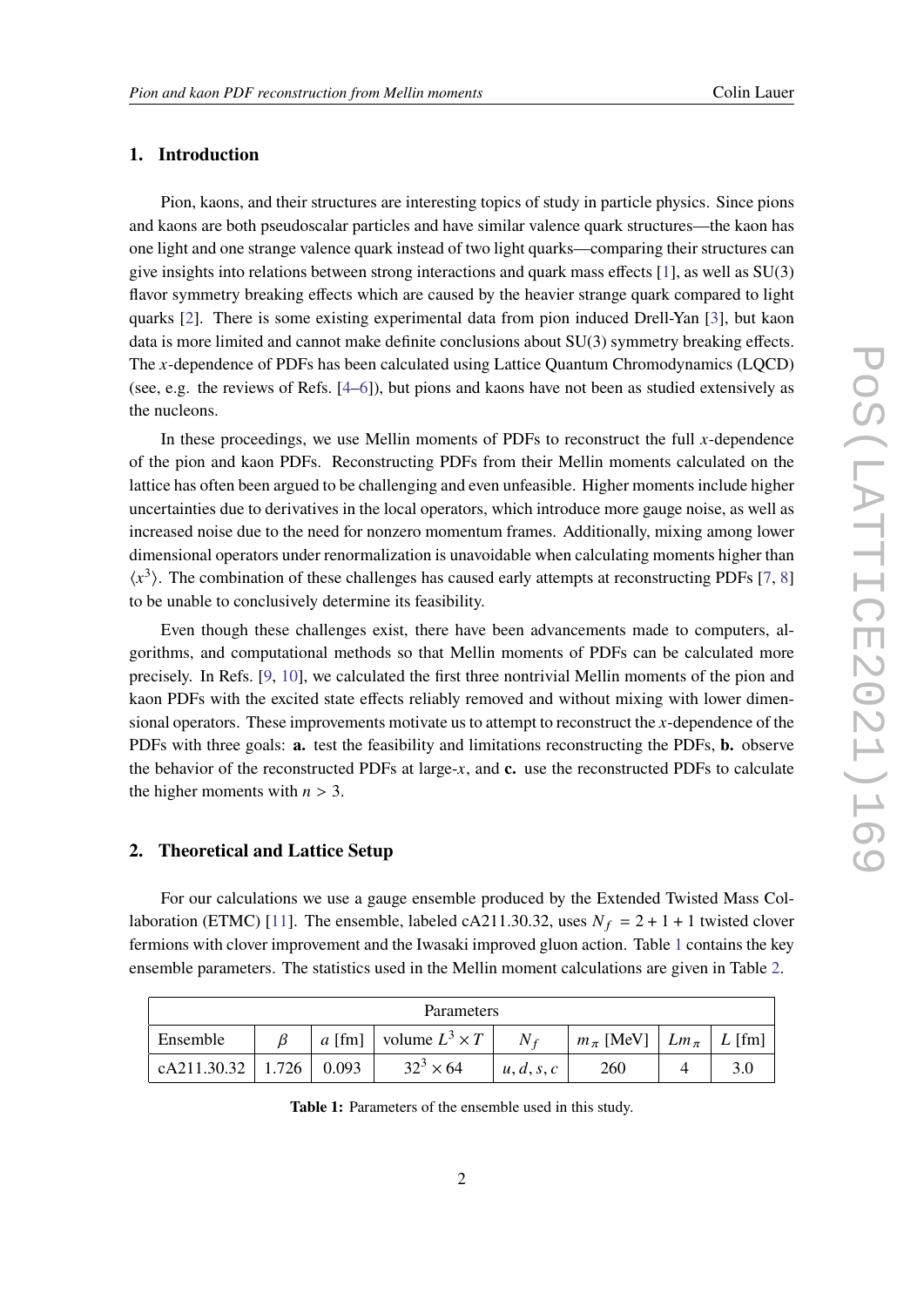<span id="page-2-0"></span>

| <b>Statistics</b>                                                    |                  |                    |                  |        |  |  |  |
|----------------------------------------------------------------------|------------------|--------------------|------------------|--------|--|--|--|
| $t_s/a$                                                              | # configurations | # source positions | # momentum boost | Total  |  |  |  |
| $\langle x \rangle$ two-point correlators                            |                  |                    |                  |        |  |  |  |
| 122                                                                  |                  | 16                 |                  | 1,952  |  |  |  |
| $\langle x \rangle$ three-point correlators                          |                  |                    |                  |        |  |  |  |
| 12, 14, 16, 18, 20, 24                                               | 122              | 16                 |                  | 1,952  |  |  |  |
| $\langle x^2 \rangle \& \langle x^3 \rangle$ two-point correlators   |                  |                    |                  |        |  |  |  |
|                                                                      | 122              | 72                 | 8                | 70,272 |  |  |  |
| $\langle x^2 \rangle \& \langle x^3 \rangle$ three-point correlators |                  |                    |                  |        |  |  |  |
| 122<br>12                                                            |                  | 16                 | 8                | 15,616 |  |  |  |
| 14, 16, 18                                                           | 122              | 72                 | 8                | 70,272 |  |  |  |

**Table 2:** Statistics used in the Mellin moment calculations.

We calculate the moments at various values of the source-sink separation  $t_s$  and perform a two-state fit in order to control excited-state contamination. Refs. [\[9,](#page-9-5) [10\]](#page-9-6) contain a full description of the process we use to calculate the PDF moments. In our reconstruction of the pion and kaon PDFs, we use the first three non-trivial Mellin moments using the two-state fit results, which we summarize in Table [3.](#page-2-1)

<span id="page-2-1"></span>

|         |                                   | method                | $\langle x \rangle_{\mu}^{\pi}$                     | $\langle x \rangle_u^k$ | $\langle x \rangle_{\mathfrak{e}}^k$ |                               |                             |
|---------|-----------------------------------|-----------------------|-----------------------------------------------------|-------------------------|--------------------------------------|-------------------------------|-----------------------------|
|         |                                   | 2-state               | 0.261(3)                                            | 0.246(2)                | 0.317(2)                             |                               |                             |
| method  | $\langle x^2 \rangle_{\mu}^{\pi}$ |                       | $\langle x^2 \rangle_u^k$ $\langle x^2 \rangle_s^k$ |                         | $\langle x^3 \rangle_{\mu}^{\pi}$    | $\langle x^3 \rangle^k_{\mu}$ | $\langle x^3 \rangle_{s}^k$ |
| 2-state |                                   | $0.110(7)$ $0.096(2)$ | 0.139(2)                                            |                         | 0.024(18)                            | 0.033(6)                      | 0.073(5)                    |

**Table 3:** Final results for the first three non-trivial pion and kaon Mellin moments obtained from the oneand two-state fits.

## **3. Reconstruction of PDFs**

We start the reconstruction of the x-dependent PDFs,  $q_x^T$  $\frac{f}{M}(x)$ , with the standard functional form

<span id="page-2-2"></span>
$$
q_M^f(x) = Nx^{\alpha}(1-x)^{\beta}(1+\rho\sqrt{x}+\gamma x), \qquad (1)
$$

where  $(M, f) = (\pi, u)$ ,  $(K, u)$ ,  $(K, s)$ . N is a normalization defined by charge conservation, which leads to

$$
N = \frac{1}{B(\alpha + 1, \beta + 1) + \gamma B(2 + \alpha, \beta + 1)},
$$
\n(2)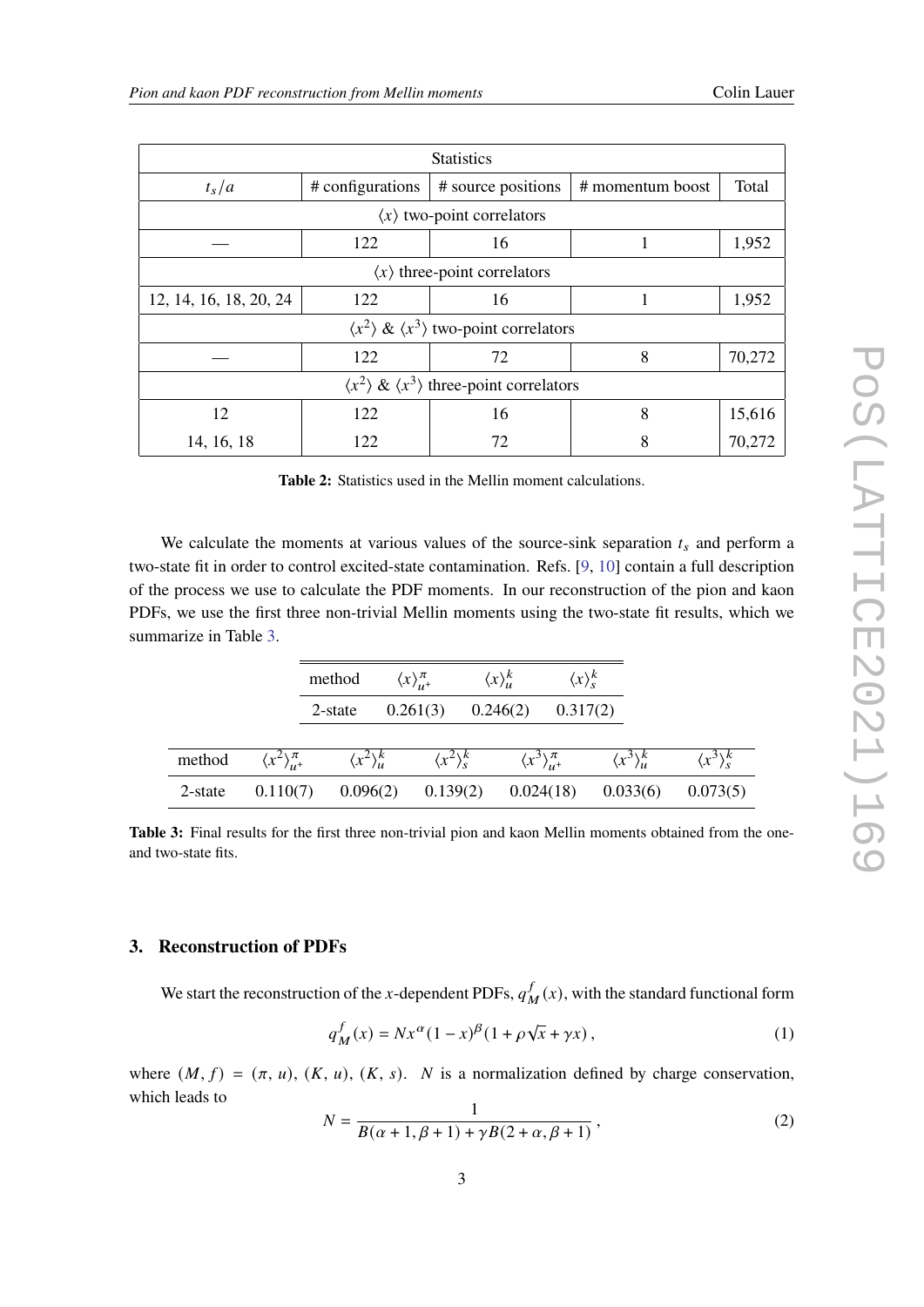where B is the Euler beta-function. The fit parameters in Eq. [\(1\)](#page-2-2) are  $\alpha$ ,  $\beta$ ,  $\gamma$  and  $\rho$ . We set the parameter  $\rho$  to be zero, since it is generally assumed to be negligible [\[12\]](#page-9-8). The  $n<sup>th</sup>$ -moment is calculated by taking the integral of Eq.  $(1)$ , i.e.,

$$
\langle x^n \rangle = N \int_0^1 dx \, x^\alpha (1 - x)^\beta (1 + \gamma x) \,, \tag{3}
$$

which results in

<span id="page-3-0"></span>
$$
\langle x^n \rangle = \frac{\left(\prod_{i=1}^n (i+\alpha)\right) \left(n+2+\alpha+\beta+(i+1+\alpha)\gamma\right)}{\left(\prod_{i=1}^n (i+2+\alpha+\beta)\right) \left(2+\alpha+\beta+(1+\alpha)\gamma\right)}, \quad n > 0. \tag{4}
$$

We calculate the fit parameters in Eq.  $(4)$ , using our Mellin moment results given in Table [3](#page-2-1) as inputs. We use NNLO expressions to evolve our Mellin moment results to a scale of 5.2 GeV so that comparison can be made to results from global fits and models.

<span id="page-3-1"></span>We first test how the reconstructed PDF depends on the number of fit parameters by performing a 2-parameter ( $\gamma = 0$ ) and a 3-parameter fit. We find that the reconstructed PDF are compatible for the two kind of fits, and choose the 2-parameter fit as final method. The obtained fit parameters are given in Table [4.](#page-3-1) The fits for the pion are less stable than those for the kaon in both cases because the gauge noise is larger in the pion.

| type    | $\alpha$     | B        |
|---------|--------------|----------|
| $\pi^u$ | $-0.05(19)$  | 2.20(64) |
| $K^u$   | $-0.005(81)$ | 2.59(28) |
| $K^{S}$ | 0.26(9)      | 2.27(22) |

**Table 4:** The fit parameters for  $q_{\pi}^u$ ,  $q_K^u$  and  $q_K^s$  at 5.2 GeV. The error in the parenthesis is statistical.

Using Eq.  $(1)$  we reconstruct the x-dependent PDFs and study the effects of excited-states contamination on  $a^f$ .  $_M^f(x)$ . Such effects may be non-trivial due to the moments having a non-linear dependence on the fit parameters in Eq. [\(1\)](#page-2-2). We perform a 2-parameter fit on our Mellin moment results at  $t_s/a = 14 - 18$ , as well as the two-state fit and reconstruct the PDFs, as shown in Fig. [1.](#page-4-0) We find that the PDFs increase with lower  $t_s$ , meaning that the excited-state contamination leads to a higher PDF. We see a nice convergence as  $t_s$  increases with the two-state fit values eventually converging with a peak around  $x \sim 0.3 - 0.4$ , i.e.,  $xq_{\pi}^{u}(0.3) \sim 0.4$ ,  $xq_{K}^{u}(0.3) \sim 0.4$  and  $xq_K^s(0.4) \sim 0.5$ . We use the PDFs extracted form the two-state fit results for the moments (purple band in Fig. [1\)](#page-4-0) as our final results.

Since we reconstruct the PDFs using only the  $n \leq 3$  moments, we test whether three moments are enough to successfully calculate the  $x$ -dependence. To do this, we use the PDF and its moments calculated by the Jefferson Lab Angular Momentum (JAM) collaboration [\[13\]](#page-9-9). We use the same procedure as we did previously with our lattice data to reconstruct the JAM PDF, now using as inputs the JAM moments with  $n \leq 3$ . In Fig. [2,](#page-4-1) the reconstructed PDF and original JAM PDFs are compared to each other. We find that the two agree well for almost all regions of  $x$  within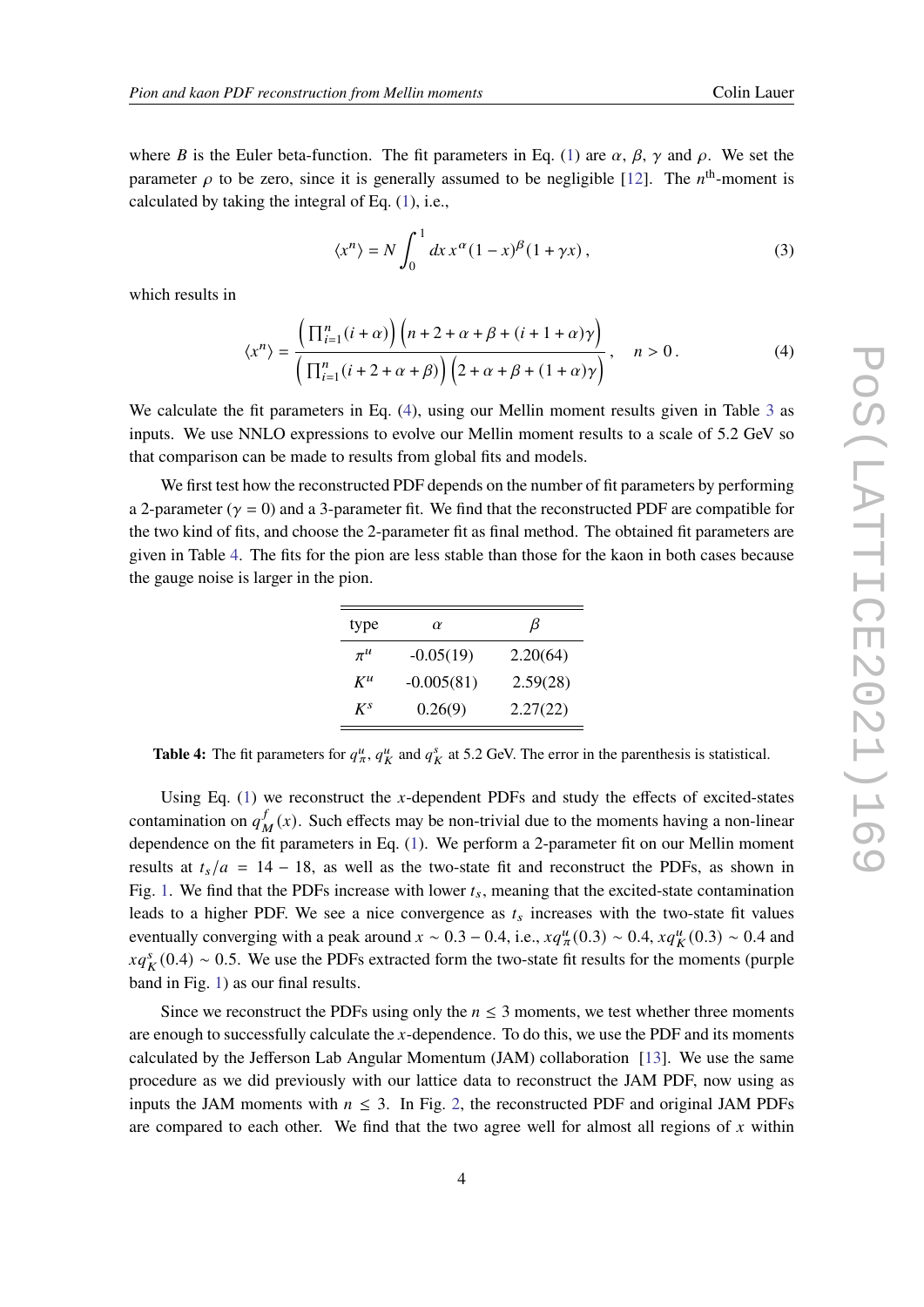<span id="page-4-0"></span>

**Figure 1:** The x dependence of  $xq^u_{\pi}(x)$  (top),  $xq^u_K(x)$  (lower left panel), and  $xq^s_K(x)$  (lower right panel) with  $t_s/a =14$ , 16, 18, and the 2-state fit shown as the pink, green, yellow and purple bands, respectively. The results are given in the  $\overline{\text{MS}}$  scheme at a scale of 27 GeV<sup>2</sup>.

<span id="page-4-1"></span>uncertainties. The reconstructed PDF has much larger uncertainties, due to the lost information from truncating the moments at  $n = 3$ . As another check, we calculate the  $n = 4$  moment using the fitting parameters and Eq. [\(4\)](#page-3-0). We find  $\langle x^4 \rangle_{\pi}^u = 0.026(2)$ , which is in excellent agreement with the moment calculated using the JAM framework,  $\langle x^4 \rangle_{\pi}^u = 0.027(2)$  supporting the fact that the PDFs can feasibly be reconstructed using the  $n \leq 3$  moments.



**Figure 2:** Pion PDF as calculated by the JAM collaboration (blue band) and the PDF reconstructed from its moments with  $n \leq 3$  (pink band). The reported scale is 27 GeV<sup>2</sup>.

We further test the feasibility of reconstructing the PDFs by performing fits including moments up to  $\langle x^{n_{\text{max}}} \rangle$ , with  $n_{\text{max}} = 2, 3$ , or 4. We only use lattice data for  $n_{\text{max}} = 2$  and 3, and add another constraint for  $n_{\text{max}} = 4$  by using the value of  $\langle x^4 \rangle$  obtained from global fits and models for the pion and kaon, respectively. For the pion, we use  $\langle x^4 \rangle_{\pi}^u = 0.027(2)$  from the JAM analysis [\[13\]](#page-9-9), and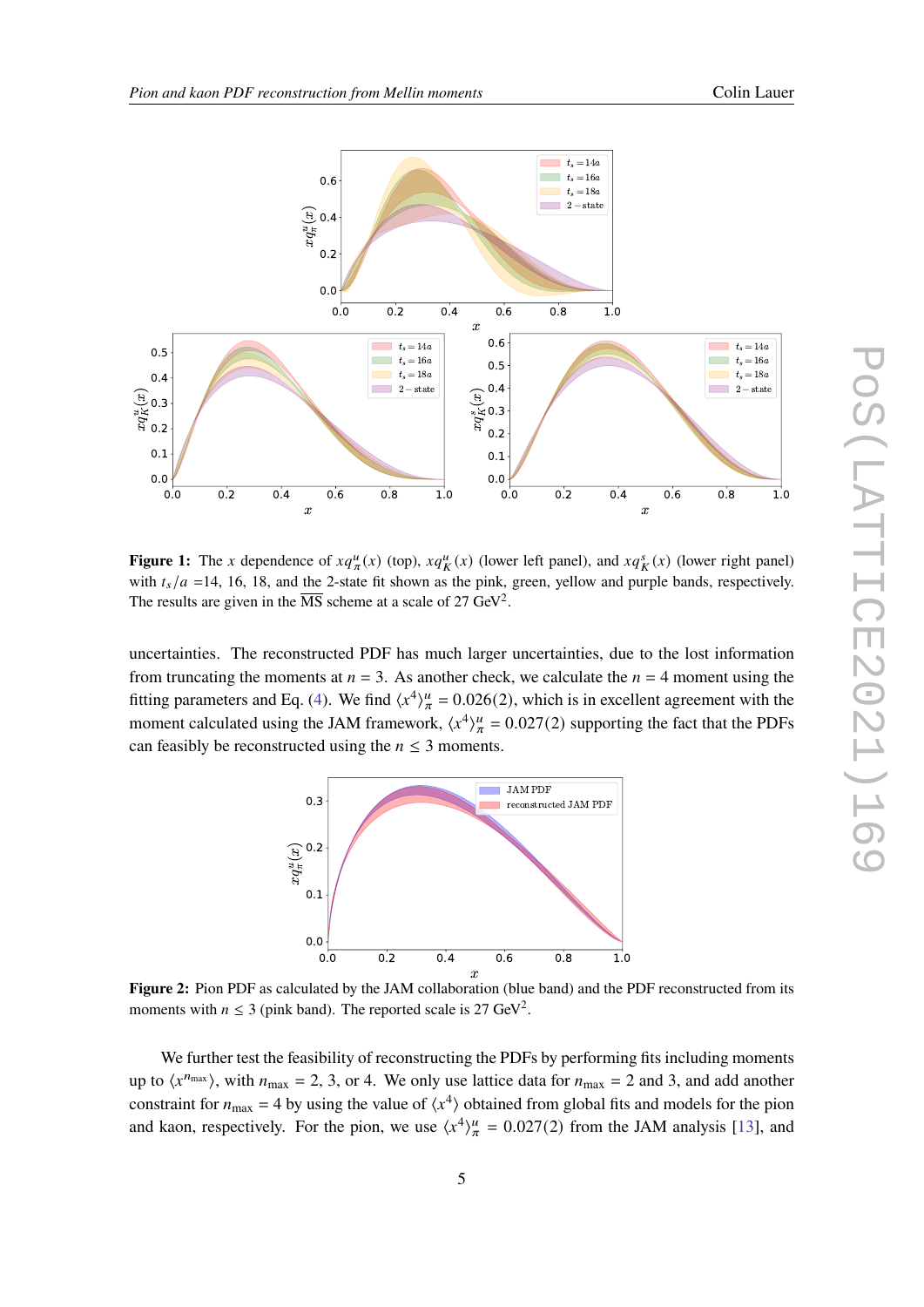$\langle x^4 \rangle_K^s = 0.029^{+0.005}_{-0.004}$ ,  $\langle x^4 \rangle_K^u = 0.021^{+0.003}_{-0.003}$  from BLFQ-NJL [\[14\]](#page-9-10) for the kaon. We compare the PDFs reconstructed with  $n_{\text{max}} = 2$ , 3, and 4 in Fig. [3.](#page-5-0) The constraint of the PDFs is improved with the addition of  $n = 3$  and, interestingly, the shape of the PDFs are not affected by the addition of  $n = 4$ . Therefore, the effect of including higher moments in the fits is within the shown uncertainties and we use as our final estimates  $n_{\text{max}} = 3$ . To summarize our final estimates, we choose the PDFs reconstructed from a 2-parameter fit with our two-state fit lattice results up to  $\langle x^3 \rangle$  as inputs.

<span id="page-5-0"></span>

**Figure 3:** Top: The x dependence of  $xq_{\pi}^u(x)$  using the 2-parameter fit with  $\langle x_{\text{max}}^n \rangle = \langle x^2 \rangle$ ,  $\langle x^3 \rangle$ ,  $\langle x^4 \rangle$  The blue, pink and green bands represent  $n_{\text{max}} = 2, 3$ , and 4, respectively. For the green band, we use  $\langle x^4 \rangle_{\pi}^u$  [\[13\]](#page-9-9) as a constraint. Bottom: Same as top panel for  $xq_K^u(x)$  (left panel) and  $xq_K^s(x)$  (right panel) using the BLFQ-NJL [\[14\]](#page-9-10)  $\langle x^4 \rangle_K$  values as constraints for the green band.

The SU(3) flavor symmetry breaking can be studied by comparing pion and kaon PDFs, which we show in Fig. [4.](#page-6-0) The distributions of the up quarks in both mesons,  $xq^u_{\pi}(x)$  and  $xq^u_K(x)$ , show a small difference around  $x = 0.5$  but are otherwise in full agreement for all regions of x. This behavior suggests that the up quark is equally prevalent in mesons PDFs and is mostly found in the small- to intermediate- $x$  regions. The strange quark is more prevalent in the kaon than the up quark between  $x = 0.3$  and  $x = 0.8$  and has more support in the large-x region. This is what is expected intuitively given the larger strange quark mass. We find the distribution peaks to be  $xq^u_{\pi}(x = 0.30) = 0.42(5), xq^u_{\pi}(x = 0.27) = 0.43(2), \text{ and } xq^s_{\pi}(x = 0.35) = 0.52(2).$ 

Once the parameters in Table [4](#page-3-1) have been calculated, the Mellin moments can be extracted from Eq. [\(4\)](#page-3-0). This method of calculating  $\langle x^N \rangle$  does not have the problem of operator mixing, which is unavoidable when calculating the moments directly from matrix elements using  $n<sup>th</sup>$ -derivative operators for  $n > 3$ . Table [5](#page-6-1) shows the moments for  $n \le 6$  calculated from the parameters in Table [4](#page-3-1) calculated using the 2-parameter fit. The first parenthesis are the statistical and the second are the excited state systematic errors, which are calculated as the difference between the mean moments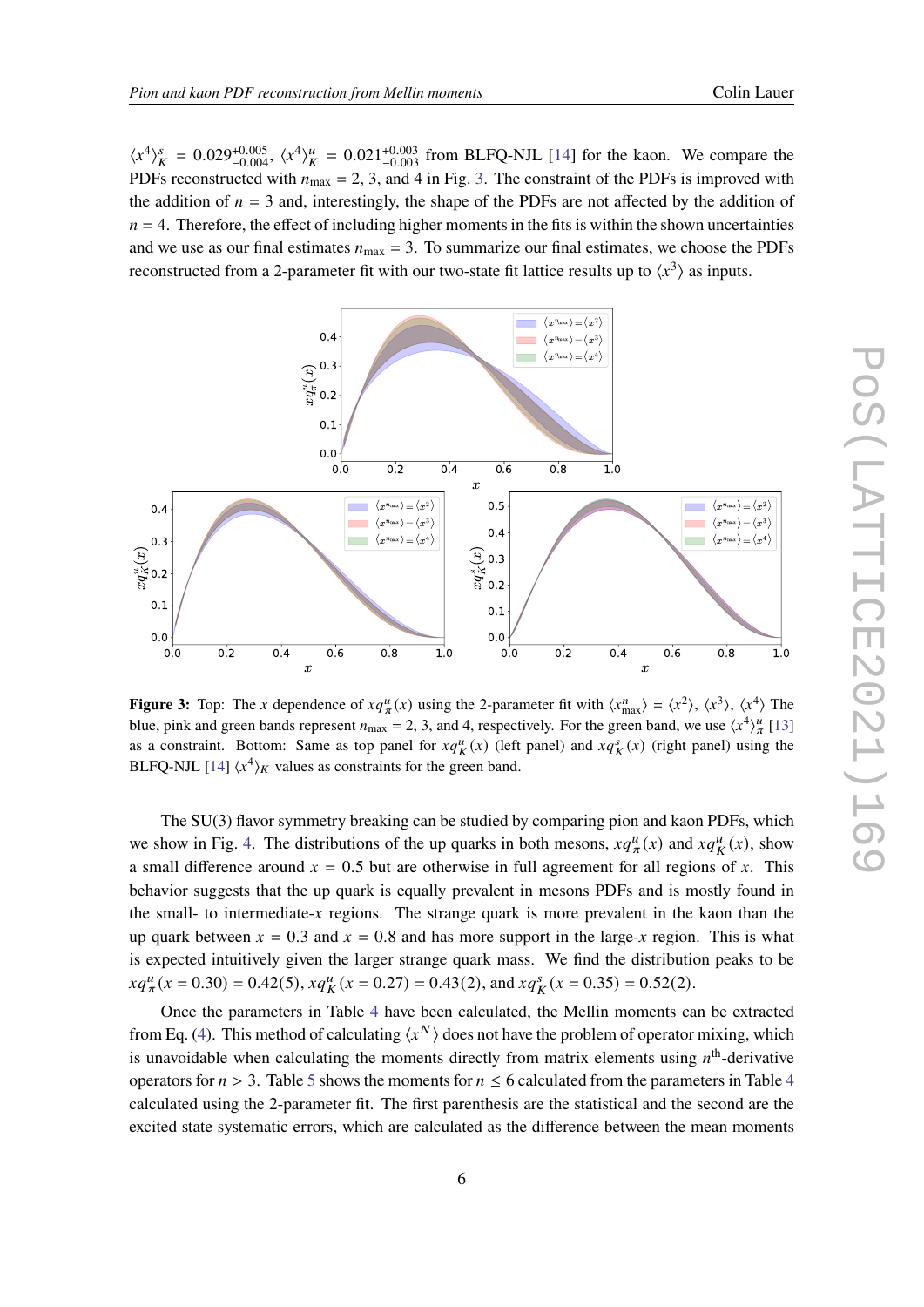<span id="page-6-0"></span>

**Figure 4:** Comparison of  $xq^u_{\pi}(x)$  (blue band),  $xq^u_K(x)$  (pink band) and  $xq^s_K(x)$  (green band) at 27 GeV<sup>2</sup>. The PDFs are reconstructed using our lattice data up to  $\langle x^3 \rangle$  and with the 2-state fits analysis and a 2-parameter fit.

<span id="page-6-1"></span>calculated from the two-state fit and the plateau fit at the largest source-sink separation. We find that our uncertainties are well behaved, even for  $n > 3$ .

| $q_M^j$     | $\langle x \rangle$   | $\langle x^2 \rangle$ | $\langle x^3 \rangle$ |
|-------------|-----------------------|-----------------------|-----------------------|
| $q^u_{\pi}$ | 0.229(3)(7)           | 0.087(5)(7)           | 0.042(5)(9)           |
| $q_K^u$     | 0.217(2)(5)           | 0.077(2)(1)           | 0.035(2)(2)           |
| $q_K^s$     | 0.279(1)(5)           | 0.114(2)(4)           | 0.057(2)(2)           |
| $q_M^f$     | $\langle x^4 \rangle$ | $\langle x^5 \rangle$ | $\langle x^6 \rangle$ |
| $q^u_{\pi}$ | 0.023(5)(7)           | 0.014(4)(6)           | 0.009(3)(4)           |
| $q_K^u$     | 0.019(1)(2)           | 0.011(1)(1)           | 0.007(1)(1)           |
| $q_K^s$     | 0.032(2)(2)           | 0.020(1)(2)           | 0.013(1)(2)           |

**Table 5:** The first six pion and kaon Mellin moments in  $\overline{MS}$  at 27 GeV<sup>2</sup> as calculated from  $\alpha$  and  $\beta$  in Table [1](#page-1-0) and Eq. [\(4\)](#page-3-0). The first parenthesis contain the statistical error and the second parenthesis contain the systematic error caused by excited-states contamination.

#### **3.1 Comparison with other studies**

In Fig. [5](#page-7-0) we compare our results to some of the other existing calculations of the pion and kaon PDFs. In the left upper panel, our results are compared to lattice results of PDFs calculated with the pseudo-ITD approach [\[15\]](#page-9-11) and the current-current correlators (LCS) method [\[16,](#page-9-12) [17\]](#page-9-13). We find that our results agree better with the LCS method, while the peak from pseudo-ITD study is lower than ours. Our results are also compared to the E615 [\[3\]](#page-9-0), and ASV PDFs [\[18\]](#page-10-0), and the JAM Collaboration's global fits [\[13,](#page-9-9) [19\]](#page-10-1). In the upper right panel, our results are compared with PDFs calculated using Dyson-Schwinger equations (DSE) [\[12\]](#page-9-8), the updated DSE '18 [\[20\]](#page-10-2), the chiral constituent quark model ( $\chi$ CQ) [\[21\]](#page-10-3), the BLFQ Collaboration [\[14\]](#page-9-10) PDFs calculated using light front quantization and QCD evolution (NJL). Calculations of the kaon PDFs are more limited. In the lower panels of Fig. [5,](#page-7-0) our results for the up quark (left) and strange quark (right) are compared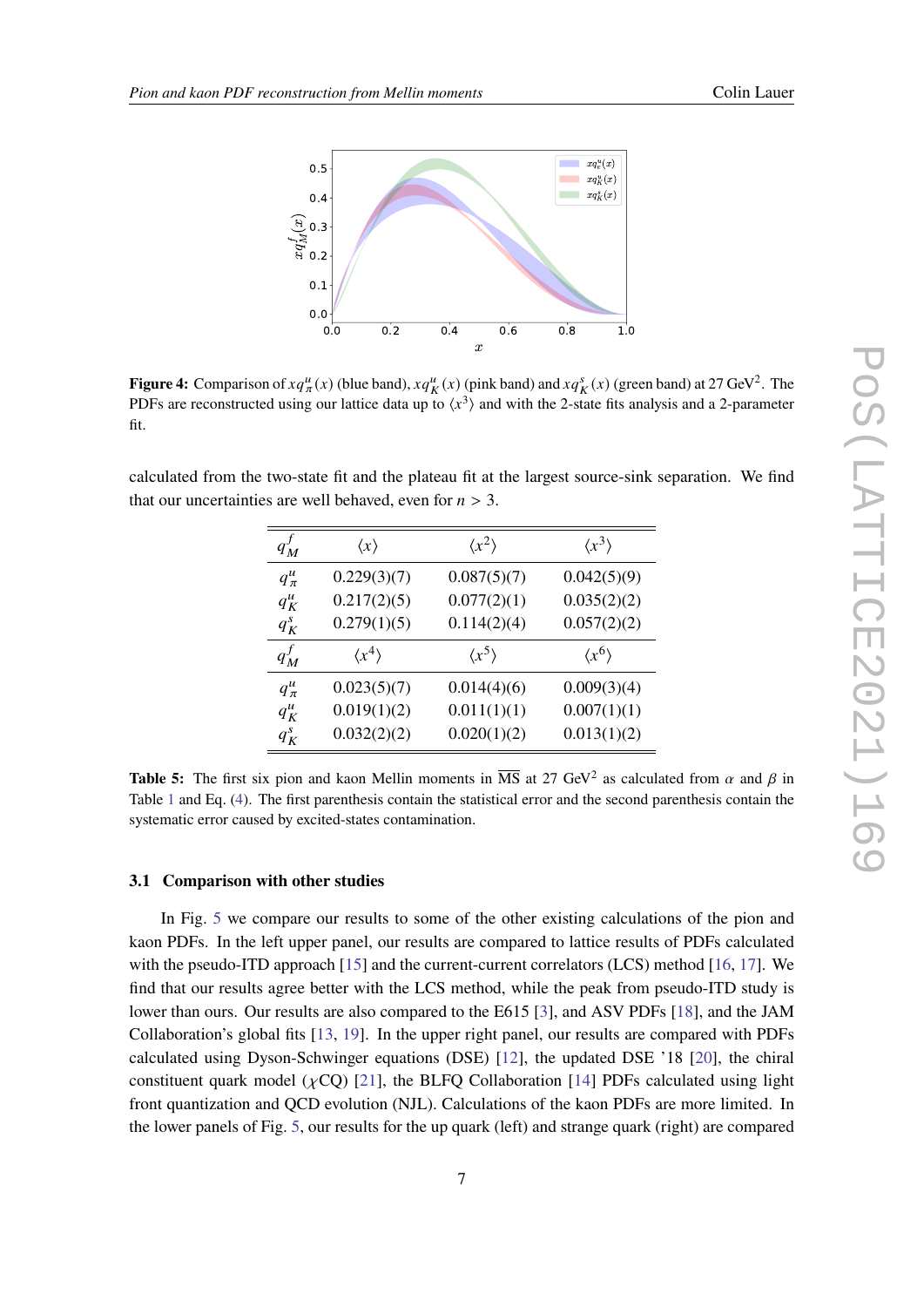with the  $\chi$ CQ [\[21\]](#page-10-3), BLFQ-NJL [\[14\]](#page-9-10), and DSE '18 [\[20\]](#page-10-2) results. We find good agreement between all of the studies for the pion and  $xq_K^u(x)$  in the small-x region ( $x < 0.1$ ), although the slope of  $\chi$ CQ at small- $x$  is different from the others. Except for E615, our results are in agreement with the other studies for  $x > 0.6$ . Most of the tension between studies exists in the intermediate region. For the pion, our results are in agreement with DSE [\[12\]](#page-9-8) for all regions of  $x$ , but we calculate a higher peak than DSE'18. In the small- and large- $x$  regions of the kaon, the PDFs agree qualitatively, while in the intermediate- $x$  region, our results are larger than the other results. The kaon comparisons, however, are only qualitative, since no experimental data exist and non-quantified systematic uncertainties are present in all of the calculations.

The large- $x$  behavior of the pion and kaon PDFs is an interesting topic of study because different analyses of experimental data and model calculations have found different large- $x$  behavior. For instance, one analysis of the pion Drell-Yan data from the Fermilab E615 experiment [\[3\]](#page-9-0) finds that the PDF falls at large-x like  $(1 - x)^{1}$  which corresponds to  $\beta = 1$ , while a more recent analysis [\[18\]](#page-10-0) suggests the fall to go like  $(1-x)^2$  ( $\beta = 2$ ). The study using DSE [\[12\]](#page-9-8) also calculates  $\beta$  to be closer to 2. Lattice QCD offers a desirable alternative to address this tension. In this work, we find a value for  $\beta$  around 2, shown in Table [4.](#page-3-1) Based on these values, we find that both the pion and kaon PDFs drop off like  $\sim (1 - x)^2$  at large-x.

<span id="page-7-0"></span>

**Figure 5:** Top left panel: Comparison between our results for the pion  $xq_{\pi}^u(x)$  and other studies, all in the  $\overline{\text{MS}}$  scheme at 27 GeV<sup>2</sup>. Our results are plotted as the blue band, the E615 data [\[3\]](#page-9-0) as the gray points, the rescaled ASV curve [\[18\]](#page-10-0) as the cyan line, the JAM global fit as the pink band, the pseudo-ITD [\[15\]](#page-9-11) lattice results as the orange band, and the current current correlators (LCS) lattice results [\[17\]](#page-9-13) as the green band. Top right panel: Comparison between our results for  $xq^u_{\pi}(x)$ , DSE [\[12\]](#page-9-8) (orange dotted line), the updated DSE'18 [\[20\]](#page-10-2) (purple solid line), BLFQ-NJL [\[14\]](#page-9-10) (green dashed line), and  $\chi CQ$  [\[21\]](#page-10-3) (red dot-dashed line). Bottom panel: Same as top panel for the kaon  $xq_K^u(x)$  (left) and  $xq_K^s(x)$  (right).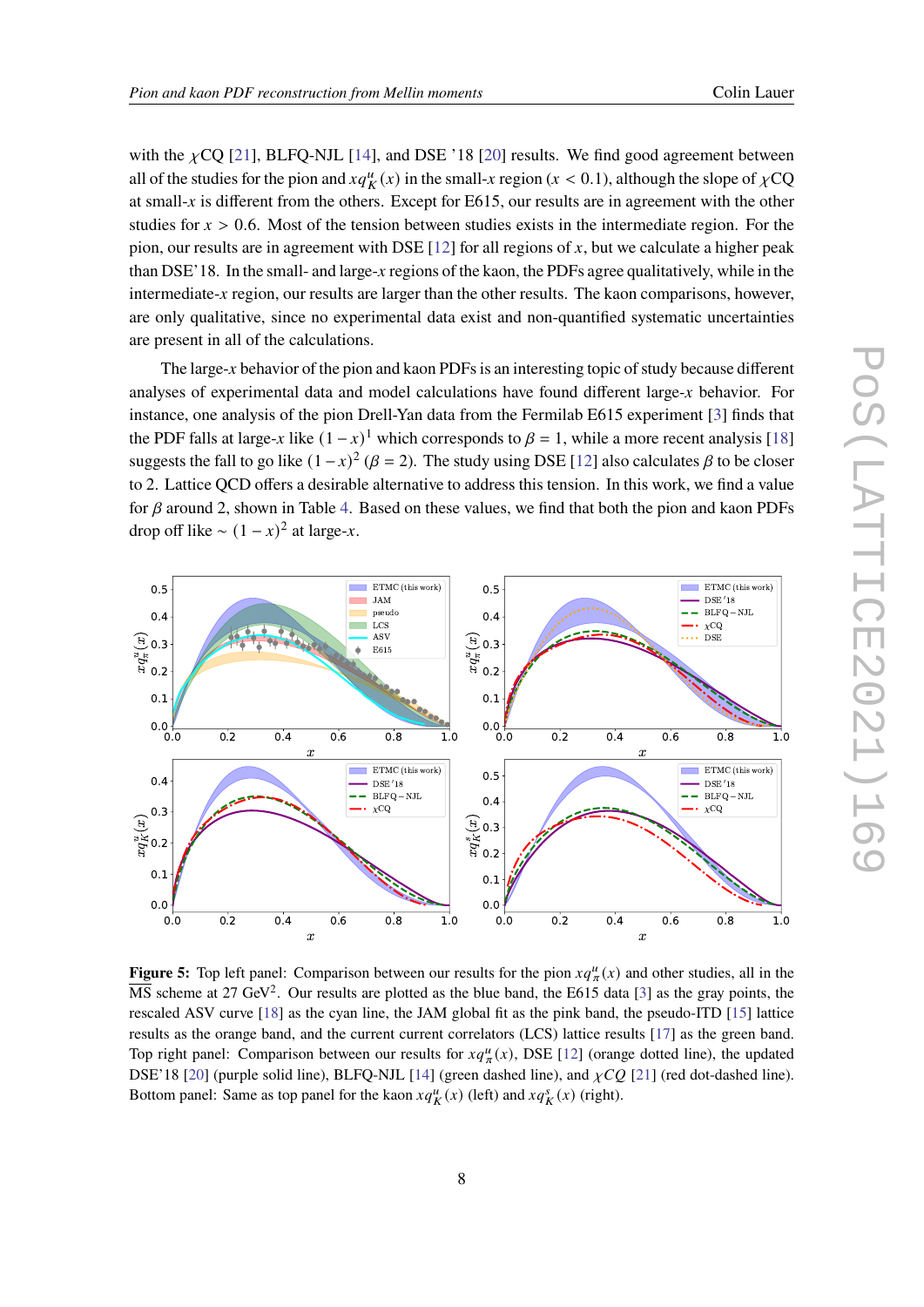## **4. Summary**

We use the pion and kaon Mellin moments up to  $\langle x^3 \rangle$  to reconstruct the x-dependence of the PDFs. We fit the moments to the standard functional form for PDFs, using 2-parameter and 3-parameter fits and find the 2-parameter fit to be sufficient to reconstruct the PDFs. We study excited-states effects and find non-negligible excited-states contamination for source-sink time separations below 1.5 fm, requiring the use of a two-state fit to control systematic uncertainties. We also test the dependence on the moments included in the fit by reconstructing the PDFs with the highest moment included to be  $\langle x^2 \rangle$ ,  $\langle x^3 \rangle$ , or  $\langle x^4 \rangle$ . Our results suggest that the PDF reconstruction is not improved by including  $\langle x^4 \rangle$ .

We use our PDF results to study pion and kaon structure in multiple ways. The first is the large-x behavior of the PDFs which we find to be  $\sim (1 - x)^2$ . The second is to calculate the higher moments using the fitting parameters and integrals of the functional form of the PDFs. We show results up to  $\langle x^6 \rangle$ . Lastly, we study the SU(3) flavor symmetry breaking by comparing the pion PDF to the two quark flavor PDFs of the kaon. We find that the distributions of the light quarks are approximately the same in the pion and kaon and that the strange quark distribution in the kaon is larger in the intermediate- to large- $x$  region.

#### **Acknowledgments**

We would like to thank all members of ETMC for a very constructive and enjoyable collaboration. We are grateful to Patrick Barry (JAM Collaboration), Jiangshan Lan and James Vary (BLFQ Collaboration), Raza Suffian (JLAB/W&M), and Akira Watanabe for providing their data for the comparisons presented. M.C. and C.L. acknowledge financial support by the U.S. Department of Energy Early Career Award under Grant No. DE-SC0020405. S.B. is supported by the H2020 project PRACE 6-IP (grant agreement No 82376) and the EuroCC project (grant agreement No. 951740). K.H. is financially supported by the Cyprus Research Promotion foundation under contract number POST-DOC/0718/0100 and the EuroCC project. This work was in part supported by the U.S. Department of Energy, Office of Science, Office of Nuclear Physics, contract no. DE-AC02-06CH11357. This work used computational resources from Extreme Science and Engineering Discovery Environment (XSEDE), which is supported by National Science Foundation grant number TG-PHY170022. It also includes calculations carried out on the HPC resources of Temple University, supported in part by the National Science Foundation through major research instrumentation grant number 1625061 and by the US Army Research Laboratory under contract number W911NF-16-2-0189.

#### **References**

- <span id="page-8-0"></span>[1] P.T.P. Hutauruk, I.C. Cloet and A.W. Thomas, *Flavor dependence of the pion and kaon form factors and parton distribution functions*, *[Phys. Rev. C](https://doi.org/10.1103/PhysRevC.94.035201)* **94** (2016) 035201 [[1604.02853](https://arxiv.org/abs/1604.02853)].
- <span id="page-8-1"></span>[2] Particle Data Group collaboration, *Review of Particle Physics*, *[PTEP](https://doi.org/10.1093/ptep/ptaa104)* **2020** (2020) [083C01.](https://doi.org/10.1093/ptep/ptaa104)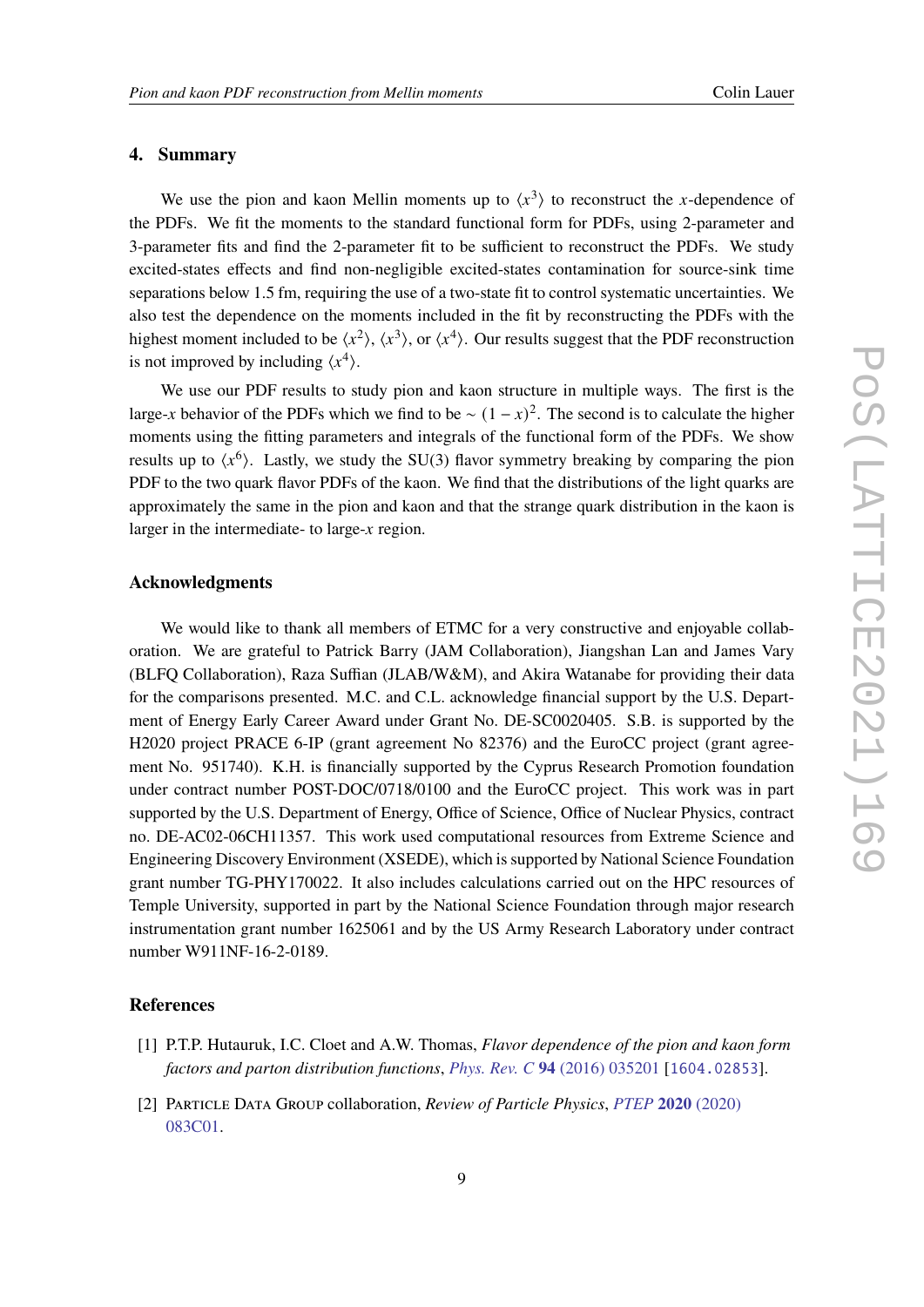- <span id="page-9-0"></span>[3] J.S. Conway et al., *Experimental Study of Muon Pairs Produced by 252-GeV Pions on Tungsten*, *[Phys. Rev.](https://doi.org/10.1103/PhysRevD.39.92)* **D39** (1989) 92.
- <span id="page-9-1"></span>[4] K. Cichy and M. Constantinou, *A guide to light-cone PDFs from Lattice QCD: an overview of approaches, techniques and results*, *accepted in Advances of High Energy Physics* (2018) [[1811.07248](https://arxiv.org/abs/1811.07248)].
- [5] M. Constantinou, *The x-dependence of hadronic parton distributions: A review on the progress of lattice QCD*, *[Eur. Phys. J. A](https://doi.org/10.1140/epja/s10050-021-00353-7)* **57** (2021) 77 [[2010.02445](https://arxiv.org/abs/2010.02445)].
- <span id="page-9-2"></span>[6] K. Cichy, *Progress in x-dependent partonic distributions from lattice OCD*, in 38th *International Symposium on Lattice Field Theory*, 10, 2021 [[2110.07440](https://arxiv.org/abs/2110.07440)].
- <span id="page-9-3"></span>[7] W. Detmold, W. Melnitchouk and A.W. Thomas, *Parton distributions from lattice QCD*, *[Eur.](https://doi.org/10.1007/s1010501c0013) [Phys. J. direct](https://doi.org/10.1007/s1010501c0013)* **3** (2001) 13 [[hep-lat/0108002](https://arxiv.org/abs/hep-lat/0108002)].
- <span id="page-9-4"></span>[8] R.J. Holt and C.D. Roberts, *Nucleon and pion distribution functions in the valence region*, *[Reviews of Modern Physics](https://doi.org/10.1103/revmodphys.82.2991)* **82** (2010) 2991–3044.
- <span id="page-9-5"></span>[9] ETM collaboration, *Mellin moments*  $\langle x \rangle$  *and*  $\langle x^2 \rangle$  *for the pion and kaon from lattice QCD*, *[Phys. Rev. D](https://doi.org/10.1103/PhysRevD.103.014508)* **103** (2021) 014508 [[2010.03495](https://arxiv.org/abs/2010.03495)].
- <span id="page-9-6"></span>[10] ETM COLLABORATION collaboration, *Pion and kaon*  $\langle x^3 \rangle$  *from lattice gcd and pdf reconstruction from mellin moments*, *[Phys. Rev. D](https://doi.org/10.1103/PhysRevD.104.054504)* **104** (2021) 054504 [[2104.02247](https://arxiv.org/abs/2104.02247)].
- <span id="page-9-7"></span>[11] C. Alexandrou et al., *Simulating twisted mass fermions at physical light, strange and charm quark masses*, *Phys. Rev.* **D98** [\(2018\) 054518](https://doi.org/10.1103/PhysRevD.98.054518) [[1807.00495](https://arxiv.org/abs/1807.00495)].
- <span id="page-9-8"></span>[12] C. Chen, L. Chang, C.D. Roberts, S. Wan and H.-S. Zong, *Valence-quark distribution functions in the kaon and pion*, *[Phys. Rev. D](https://doi.org/10.1103/PhysRevD.93.074021)* **93** (2016) 074021 [[1602.01502](https://arxiv.org/abs/1602.01502)].
- <span id="page-9-9"></span>[13] P. Barry, N. Sato, W. Melnitchouk and C.-R. Ji, *First Monte Carlo Global QCD Analysis of Pion Parton Distributions*, *[Phys. Rev. Lett.](https://doi.org/10.1103/PhysRevLett.121.152001)* **121** (2018) 152001 [[1804.01965](https://arxiv.org/abs/1804.01965)].
- <span id="page-9-10"></span>[14] J. Lan, C. Mondal, S. Jia, X. Zhao and J.P. Vary, *Pion and kaon parton distribution functions from basis light front quantization and QCD evolution*, *[Phys. Rev. D](https://doi.org/10.1103/PhysRevD.101.034024)* **101** (2020) 034024 [[1907.01509](https://arxiv.org/abs/1907.01509)].
- <span id="page-9-11"></span>[15] B. Joó, J. Karpie, K. Orginos, A.V. Radyushkin, D.G. Richards, R.S. Sufian et al., *Pion Valence Structure from Ioffe Time Pseudo-Distributions*, *Phys. Rev.* **D100** [\(2019\) 114512](https://doi.org/10.1103/PhysRevD.100.114512) [[1909.08517](https://arxiv.org/abs/1909.08517)].
- <span id="page-9-12"></span>[16] R.S. Sufian, J. Karpie, C. Egerer, K. Orginos, J.-W. Qiu and D.G. Richards, *Pion Valence Quark Distribution from Matrix Element Calculated in Lattice QCD*, *[Phys. Rev.](https://doi.org/10.1103/PhysRevD.99.074507)* **D99** (2019) [074507](https://doi.org/10.1103/PhysRevD.99.074507) [[1901.03921](https://arxiv.org/abs/1901.03921)].
- <span id="page-9-13"></span>[17] R.S. Sufian, C. Egerer, J. Karpie, R.G. Edwards, B. Joó, Y.-Q. Ma et al., *Pion Valence Quark Distribution from Current-Current Correlation in Lattice QCD*, *[Phys. Rev. D](https://doi.org/10.1103/PhysRevD.102.054508)* **102** (2020) [054508](https://doi.org/10.1103/PhysRevD.102.054508) [[2001.04960](https://arxiv.org/abs/2001.04960)].